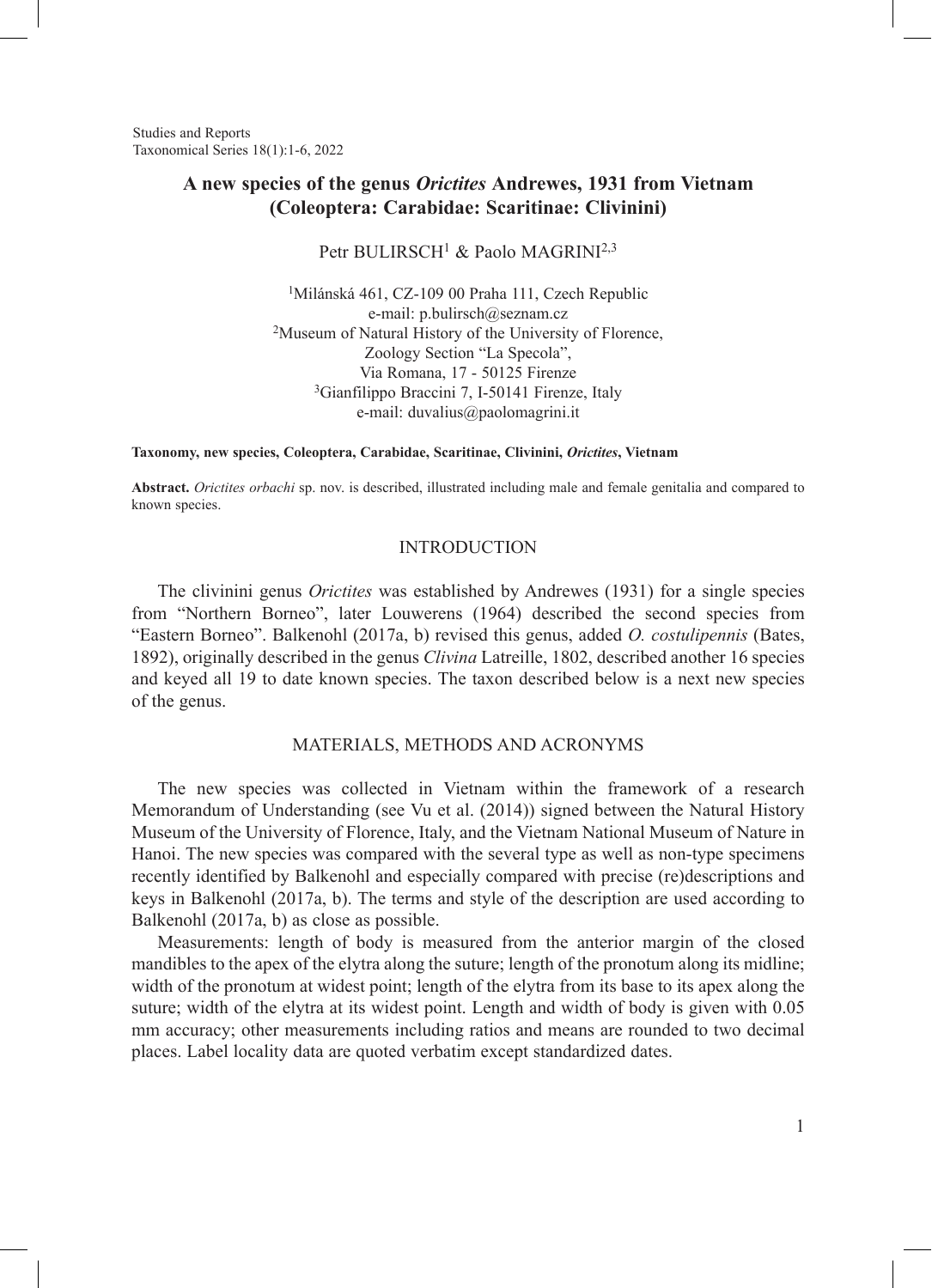Macrophotographs were taken by the second author using a Nikon D2X or D800 digital camera, applied to a Nikon Labophot II binocular optical microscope or a Nikon SMZ 1000 stereomicroscope, with diaphragmed lenses.

The following abbreviations are used to indicate the depository of specimens: PBPC collection of Petr Bulirsch, Praha, Czech Republic;

VNMN collection of Vietnam National Museum of Nature, Hanoi, Vietnam.

Others used abbreviations:

HT: holotype;

PT: paratype;

DSP: dorsal setiferous punctures;

BSP: basal setiferous punctures;

SP: setiferous punctures.

# **RESULTS**

### **genus** *Orictites* **Andrewes, 1931**

**Type species:** *Orictites minotaur* Andrewes, 1931: 428.

Balkenohl (2017a, b) within his revision of the genus divided it into two subgenera: *Orictites* s. str. containing only a single type species and the subgenus *Semictites* Balkenohl, 2017 including remaining 18 species. All species of the genus occur exclusively in South-East Asia. The new species belongs to the latter subgenus as well.

#### **subgenus** *Semictites* **Balkenohl, 2017**

**Type species:** *Clivina costulipennis* Bates, 1892.

# *Orictites* **(***Semictites***)** *orbachi* **sp. nov.**

(Figs. 1-5)

**Type locality.** Vietnam, Lao Cai Prov., Van Ban Dist. Van Ban National Park, 1000 m.

**Type material.** Holotypus (♂): Vietnam, Lao Cai Prov. / Van Ban Dist. Van Ban / National Park, 1000 m / 23- 26.v.2011, E. Orbach, (VNMN). Paratype:  $(1 \nsubseteq)$ : same data as holotype, (PBPC).

**Description.** Body as in Fig. 1; length 9.50 mm in HT and 8.35 mm in PT, width 2.85 mm in HT, 2.55 mm in PT. Body black, shiny, legs and antennae fuliginous, mouthparts barely lighter; suture, lateral margin of elytra and supraantennal plates indistinctly brownish translucent.

Head. Anterior margin of clypeus with broadly rounded lateral tooth, middle part slightly concave, lateral teeth connected with supraantennal plates by almost rectangular, very narrowly rounded notch. Clypeal field without distinct tubercle between pair of clypeal setae; anterior margin, wings and especially supraantennal plates finely margined. Supraantennal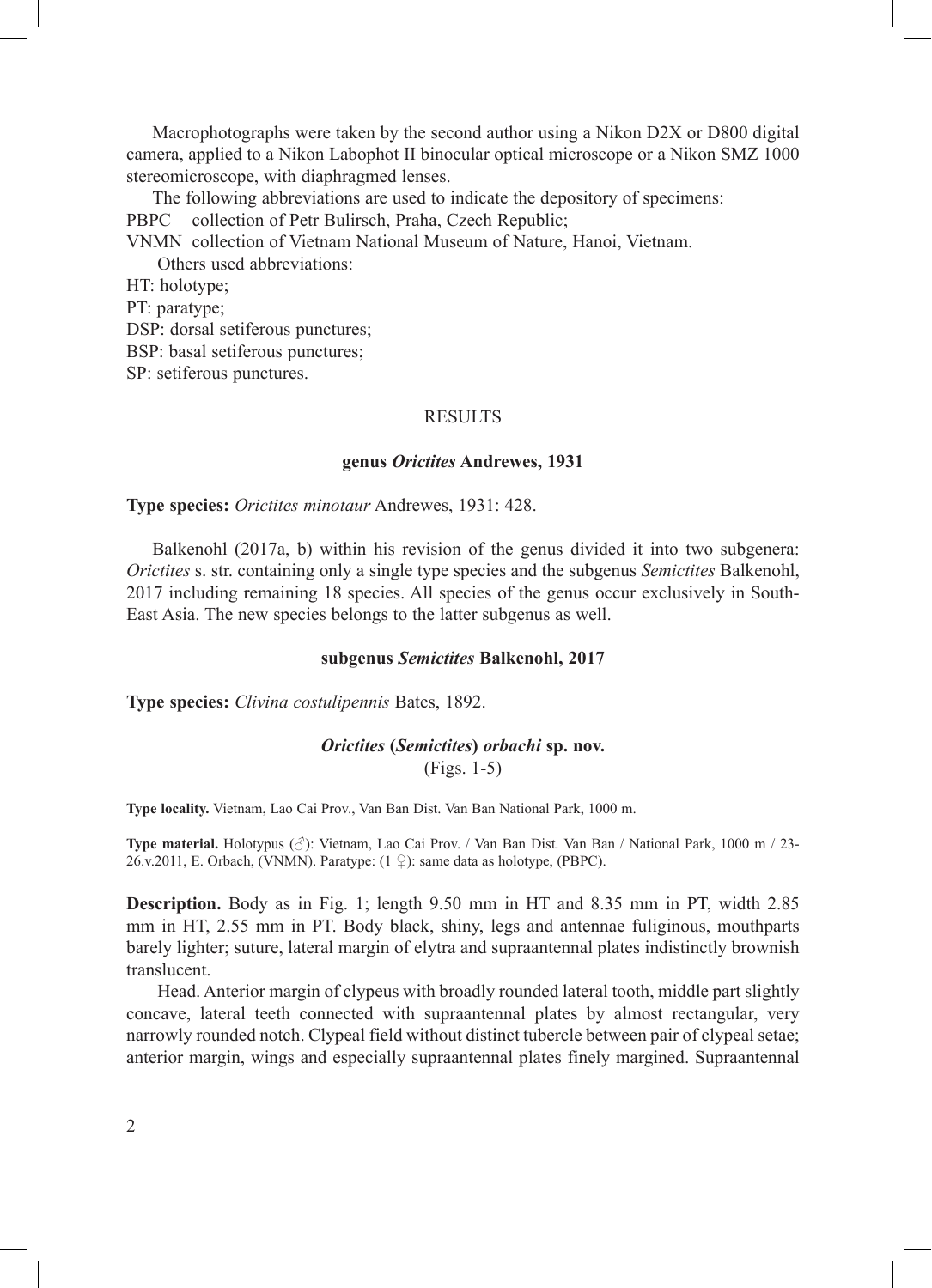plates distinctly vaulted up to about one fourth of eye level, rather smooth, reflexed margin rounded, frons separated from clypeus by irregular, very broad and rather superficial, posteriorly irregularly wrinkled furrow. Supraorbital plates prolonged posteriorly as irregular subparallel carina up to neck constriction, separated from supraorbital carinae by irregular, deep and broad furrow and from frons by deep subparallel furrow. Supraorbital setae in deep and broad, irregular supraorbital furrows. Eyes of moderate size, moderately convex, genae distinct, rounded, narrower and shorter than eyes, enclosing eyes margin posteriorly, forming slightly obtuse angle at neck. Surface between transverse clypeal furrow and neck (approximately between eyes) barely vaulted, latero-apically surface with deep and broad impressions forming irregular uletter. Neck formed by 2-3 irregular rows of large and deep, partly connected punctures. Labrum 7-setose, with distinct isodiametric reticulation. Mandibles half as long as short, stout, strongly, regularly broadened basally, gently curved at apex, carinae of scrobe complete, both mandibles distinctly rounded towards base. Antennae of moderate length, antennomeres 5-10 transverse (in HT both antennomeres 9-11, in PT right ones 5-11 missing).



Fig. 1. Habitus. *Orictites* (*Semictites*) *orbachi*  sp. nov. (HT $\Diamond$ ).

Pronotum. Square, in HT 1.10, in PT 1.14 times as broad as long, in HT 1.40, in PT 1.48 times as broad as head, sides almost straight at middle, barely rounded before posterior angle, in HT not, in PT slightly converging anteriorly. Anterior margin between slightly protruding, moderately broadly rounded anterior teeth slightly concave. Reflexed lateral margin irregularly, moderately deeply dotted; lateral channel moderately deep and broad anteriorly, rather strongly broadened posteriorly below anterior SP, its bottom with moderately fine reticulation and with few distinct punctures. Anterior SP at anterior third, laterally adjoining convexity of pronotum, posterior SP at level of posterior angle, removed from lateral channel by less than diameter of SP; posterior angles developed as large and sharp tooth. Anterior transverse line deep and moderately broad laterally, with fine, distinct punctures, in middle shortly interrupted; median line deep, very broad, smaller at base, joining base. Surface with dense and large punctures, especially along median line, laterally with some wrinkles. Basal impressions parallel, moderately deep and narrow, base with narrow strip of distinct isodiametric reticulation. Basal channel deep and broad, flange in lateral view keel-like raised.

Elytra. Subcylindrical, sides subparallel, in HT 1.83, in PT 1.78 times as long as broad, in HT 1.17, in PT 1.16 times as broad as pronotum, in HT 2.36, in PT 2.35 times as long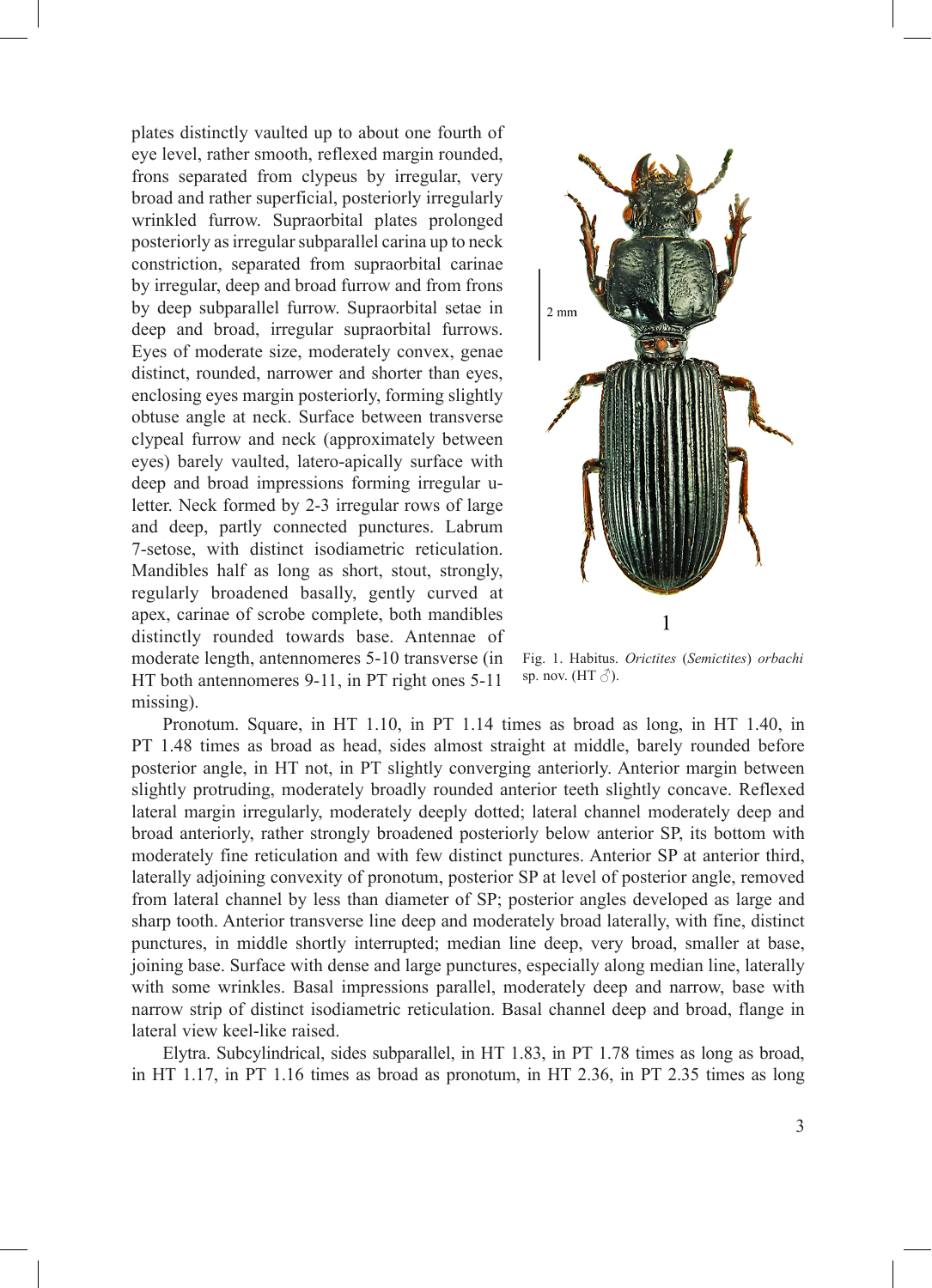

Figs. 2-5. *Orictites* (*Semictites*) *orbachi* sp. nov.: 2- aedeagus (HT) right lateral view; 3- aedeagus (HT) ventral view; 4- parameres (HT); 5- coxostyli (PT  $\mathcal{Q}$ ).

as pronotum; marginal channel broad, completely visible from above, with uninterrupted, dense row of large SP arising from broad tubercles, with additional, indistinct row of small punctures laterally. Reflexed margin below humeri with rather large, narrowly rounded tooth and with several notches below humeri: in about anterior third of outline deep and broad, in middle third notches finer, diminishing at apical third; lateral channel broad throughout. Basal tubercle distinct, base with SP at declivity of first stria. Striae 1-4 free at base, all striae deep throughout; finely punctuate; striae 1-2, 3-4 more or less, 5-6 distinctly joining at apex, striae 6 and especially 7 shortened at base; striole distinct, interval between striole and suture anteriorly costiform raised. All intervals convex; 6-7 basally, 8 more or less in its whole length subcostate; 2-4 with elongate tubercle at base. Intervals shiny on disc, interval 1 along suture, lateral two intervals and base with fine reticulation. Interval 3 with four DSP in / near stria 3.

Ventral surface. With exception of disc of meta- and mesosterna whole surface covered with fine isodiametric reticulation. Epipleura broadened and with rough punctures in basal quarter. Proepisterna and episterna covered with rough punctures, prosternite smooth at middle, with confluent double keel at middle, mesosternum smooth at middle. Sternites with medium-sized punctures latero-apically, 3-5 with paralateral ambulatory SP on each side,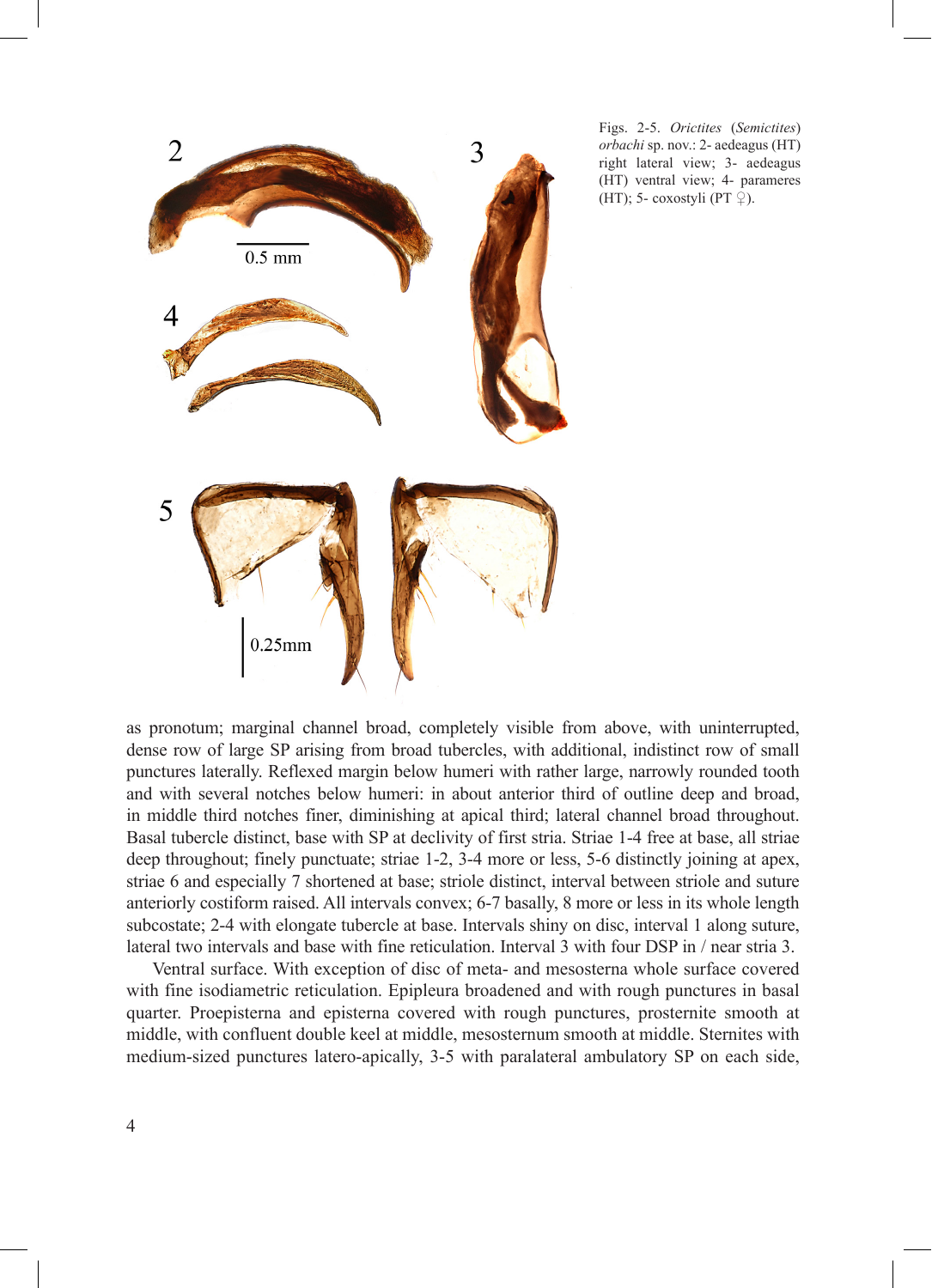ventral strigae distinct. Terminal sternites with two apical SP on each side widely distant. Apical maxillary and labial palpomeres slender, straight, latter slightly longer than second segment, second segment bisetose. Ventral surface of neck with isodiametric reticulation and rough and dense punctures; submentum and mentum distinctly separated; submentum with four SP in about same distance; mentum at base medially with rounded elevation, laterally with some indistinct longitudinal carinae, laterally with parallel reflexed margins, lateral lobes projecting, acute-angulated at lateral tips, with one seta near base of each lobe. Median tooth anteriorly formed by moderately sharp tooth, not as far projecting as lateral lobes, with large pit just before tip.

Legs. Anterior tibiae with strong digitation, curved barely outwards and strongly downwards and with two large, rather sharp and one small and very sharp lateral preapical denticles; apical spine distinctly curved downwards, without dorsal furrow, basal metatarsomeres as long as about following two combined. Mesotibiae with apical spine nearly at its apex, furnished excentricaly with strong seta.

Male genitalia (Figs. 2-4). Median lobe of HT damaged (in lateral view dorsal marginal part partially missing), in lateral view (Fig. 2) apex strongly bent down, with long and narrow tip, very narrowly rounded. Both parameres (Fig. 4) slender, with long and pointed tip, without setae.

Female genitalia (Fig. 5). Gonapophyses consisting of monomer stylomeres, not articulated, slightly curved, each with two outer preapical bristles and one inner apical bristle. Laterotergites IX normally developed and well sclerified, each with 2-3 marginal bristles.

**Diagnosis.** According to Balkenohl (2017a, b) *O. orbachi* sp. nov. belongs to the subgenus *Semictites* Balkenohl, 2017 due to its above described shape of the anterior margin of the clypeus without teeth as well as its relatively short mandibles.

The new species can be clearly differentiated from all to date know species of the subgenus by having distinctly larger body (the body length is below 7.5 mm by all to date known species). The new species belongs to an informal group of three species having just four DSP in the interval 3 combined with the elytra being shiny and having distinct humeral tooth; it differs from all of them moreover by the head with the middle part distinctly protruding anteriorly, with much more laterally vaulted eyes, with rough punctures and striae between the eyes and with the neck constriction formed by 2-3 rows of rough punctures. *O. brancuccii* Balkenohl, 2017, the biggest species of this group (its body length is about 7 mm) can also be distinguished by its broader, almost not punctured pronotum; *O. charleshuberi* Balkenohl, 2017 (its body length is below 6 mm) differs by the pronotum being less roughly punctured, having very fine anterior transverse line and having the basal margin not concave before less protruding flange, and finally, *O. tubercucollis* Balkenohl, 2017 (its body length is below 6 mm) by the pronotum having reflexed lateral margin not dotted laterally and the basal margin not concave before less protruding flange. *O.* (*Orictites*) *minotaur* Andrewes, 1931, the only representative of the nominal subgenus is the only species of the genus with similarly large body nevertheless it can be easily differentiated from the new species by having four distinct clypeal teeth and much longer mandibles.

**Microhabitat**. According to Vu et al. (2014) both specimens were collected "along a trail